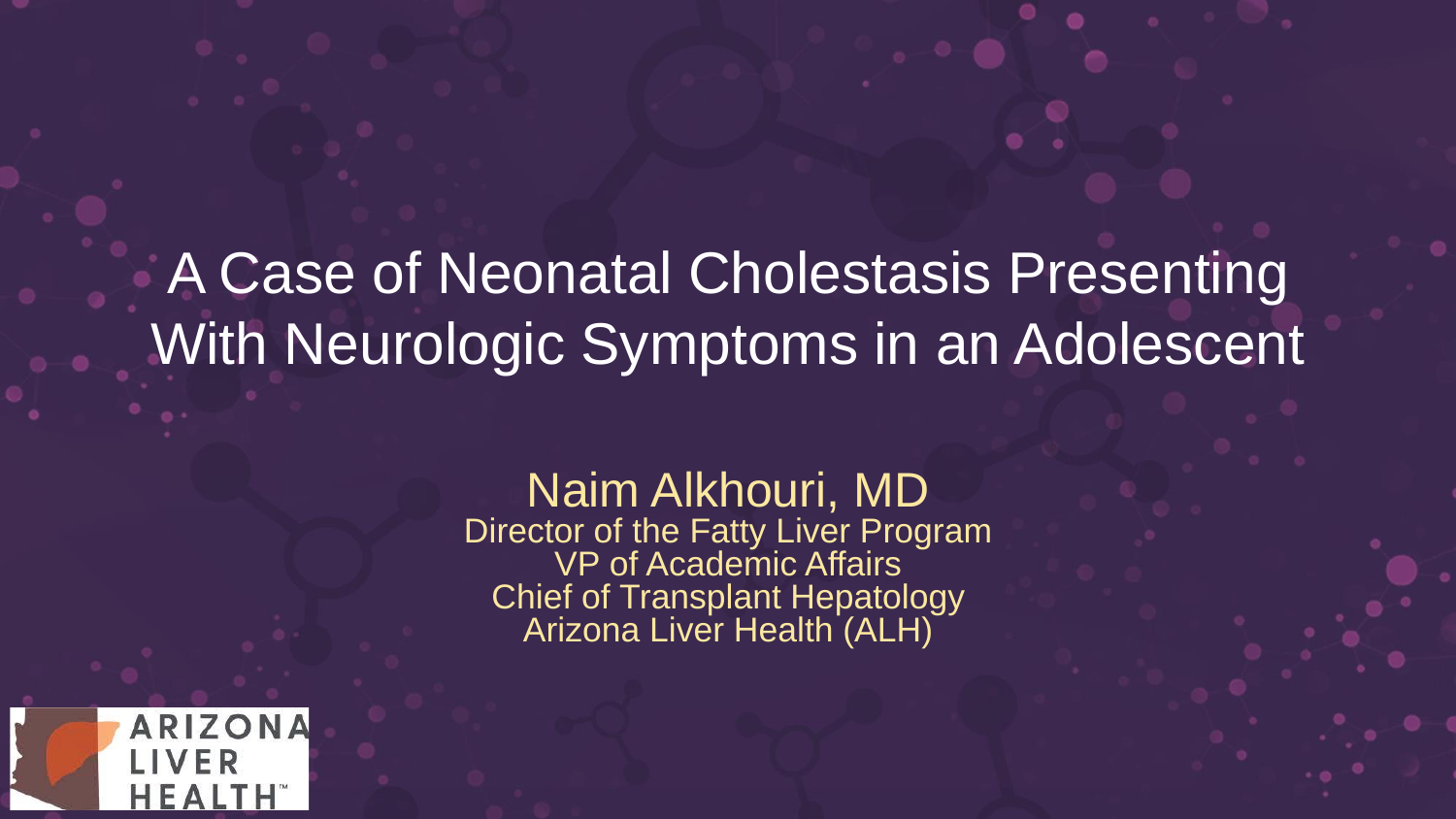

- Grant/Research Support: Akero, Bristol-Myers Squibb, Genentech, Gilead, Intercept, Madrigal, NGM Bio, Novo Nordisk, Pfizer, Viking and Zydus, 89Bio, Hepagene, FibronosTcs
- Principal Investigator for a Drug Study: Gilead, Novo Nordisk, Hepagene
- Consultant: 89Bio, Gilead, Intercept, Madrigal, Novo Nordisk, Pfizer, Zydus, Perspectum, FibronosTcs
- Speakers Bureau: Abbvie, Alexion, Echosens, Gilead, and Intercept
- Advisory Board Membership: Echosens, Gilead, Intercept, Perspectum, Pfizer and Zydus, 89Bio
- Editorial Board Involvement: Expert Opinion on InvesTgaTonal Drugs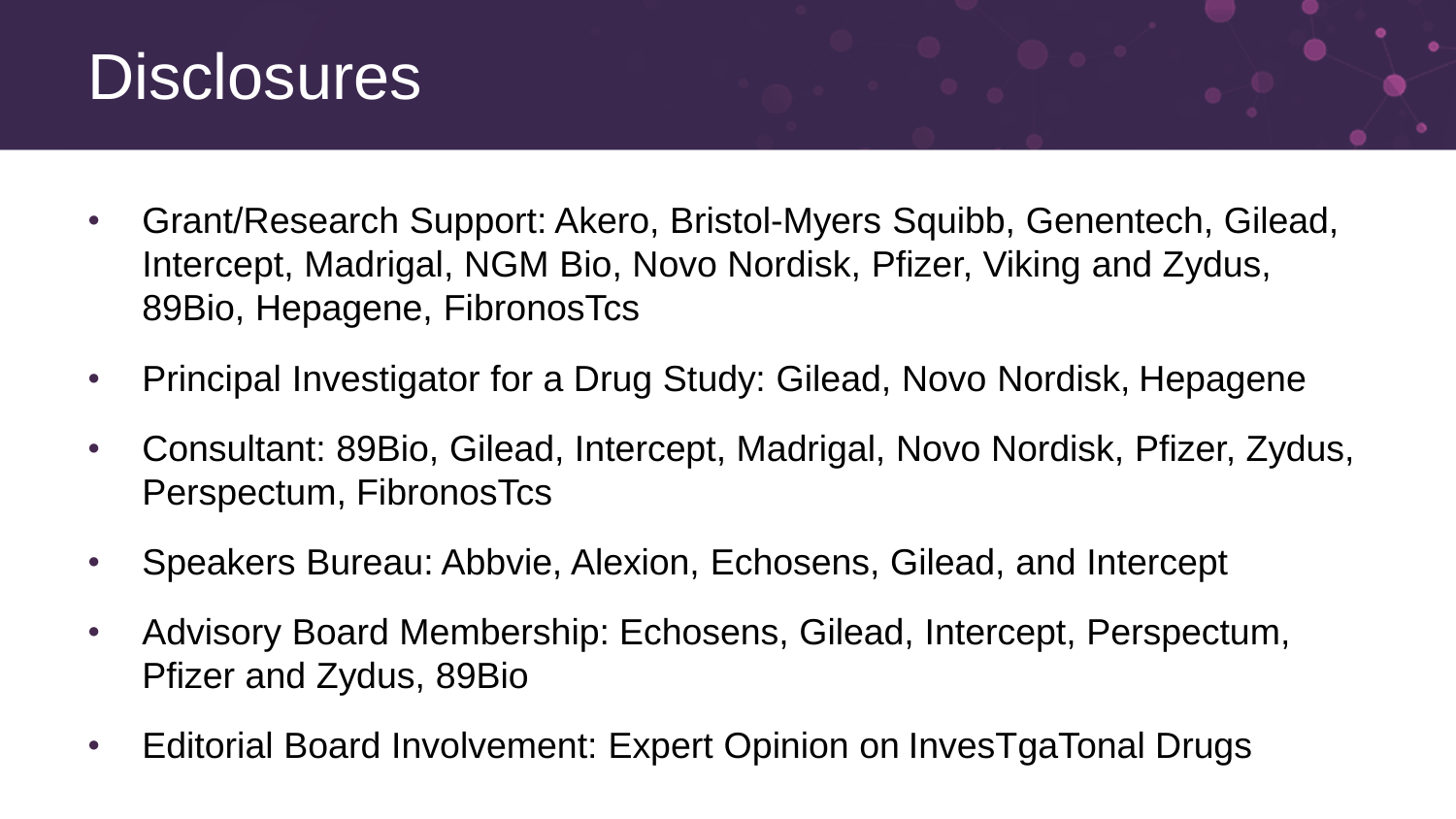

- Briefly describe the differential diagnosis of neonatal cholestasis.
- Discuss the extrahepatic manifestations of cholestasis.
- @AlkhouriNaim
- @azliver



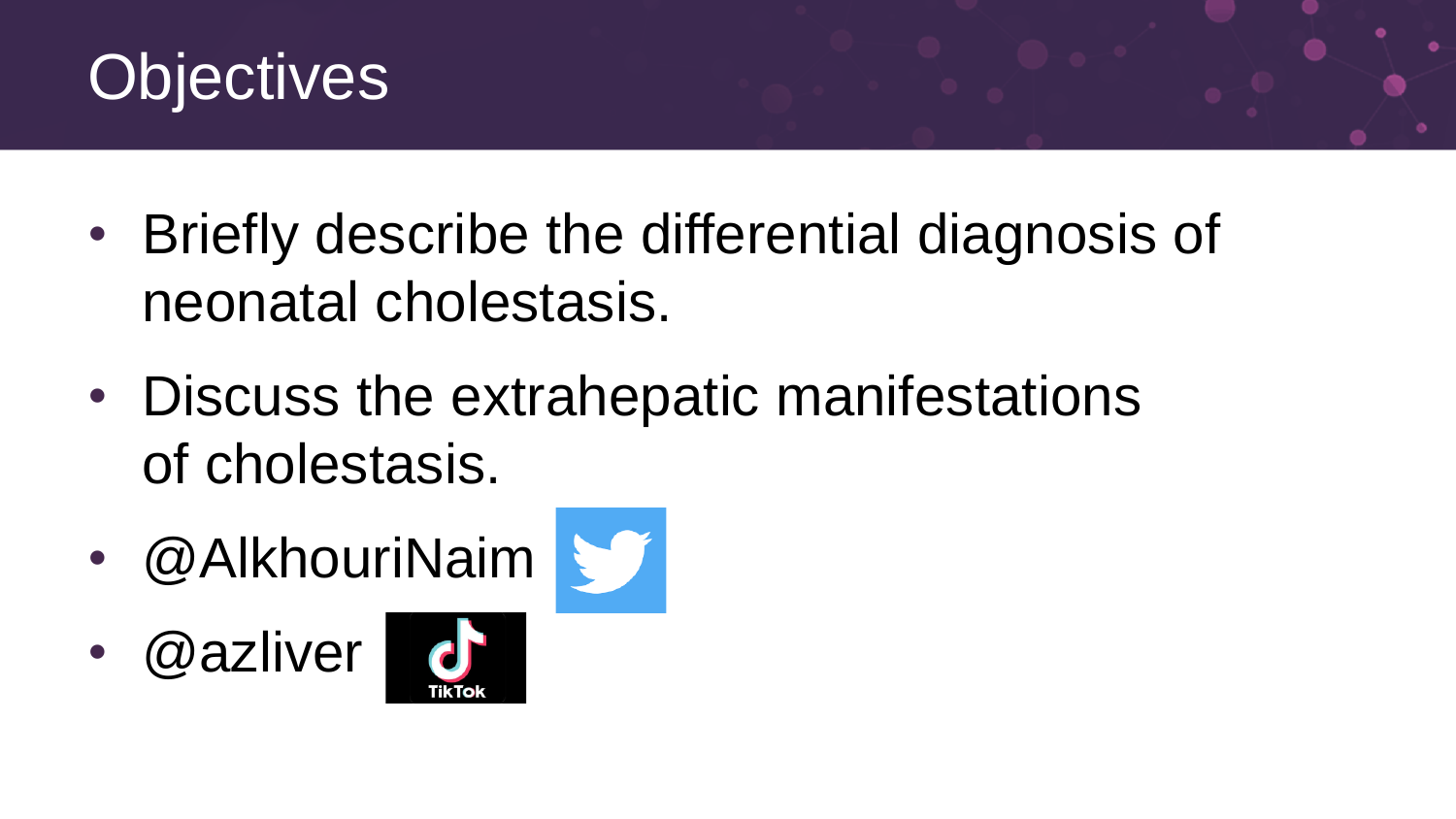### Case Presentation

- A 13-year-old boy from Mexico who presented with a diagnosis of "idiopathic cholestasis".
- He was observed to have cholestatic liver disease at age 1 with **normal GGT.**

| <b>T</b> bilirubin | 6.2 | $\blacksquare$ |
|--------------------|-----|----------------|
| <b>D</b> bilirubin | 4.7 |                |
| <b>ALT</b>         | 325 | Г              |
| <b>AST</b>         | 370 | T              |
| <b>INR</b>         | 2.5 | ſ              |
| <b>Alb</b>         | 3.3 |                |
| <b>GGT</b>         | 33  |                |
| <b>sBA</b>         | 340 |                |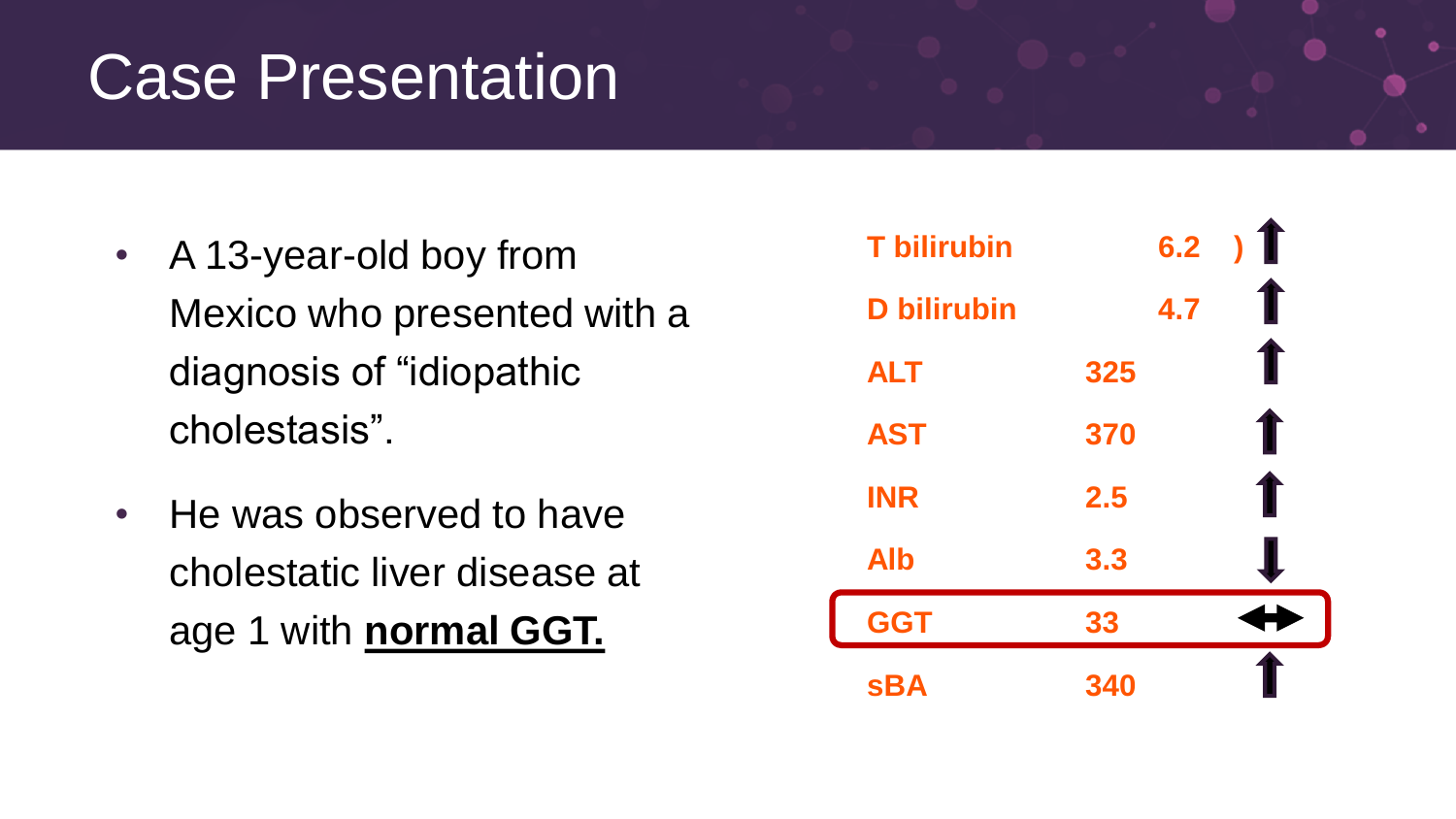## Bile Acid Synthesis from Cholesterol



- Bile Acid Synthesis Defects (BASD):
	- Low serum BAs + low GGT cholestasis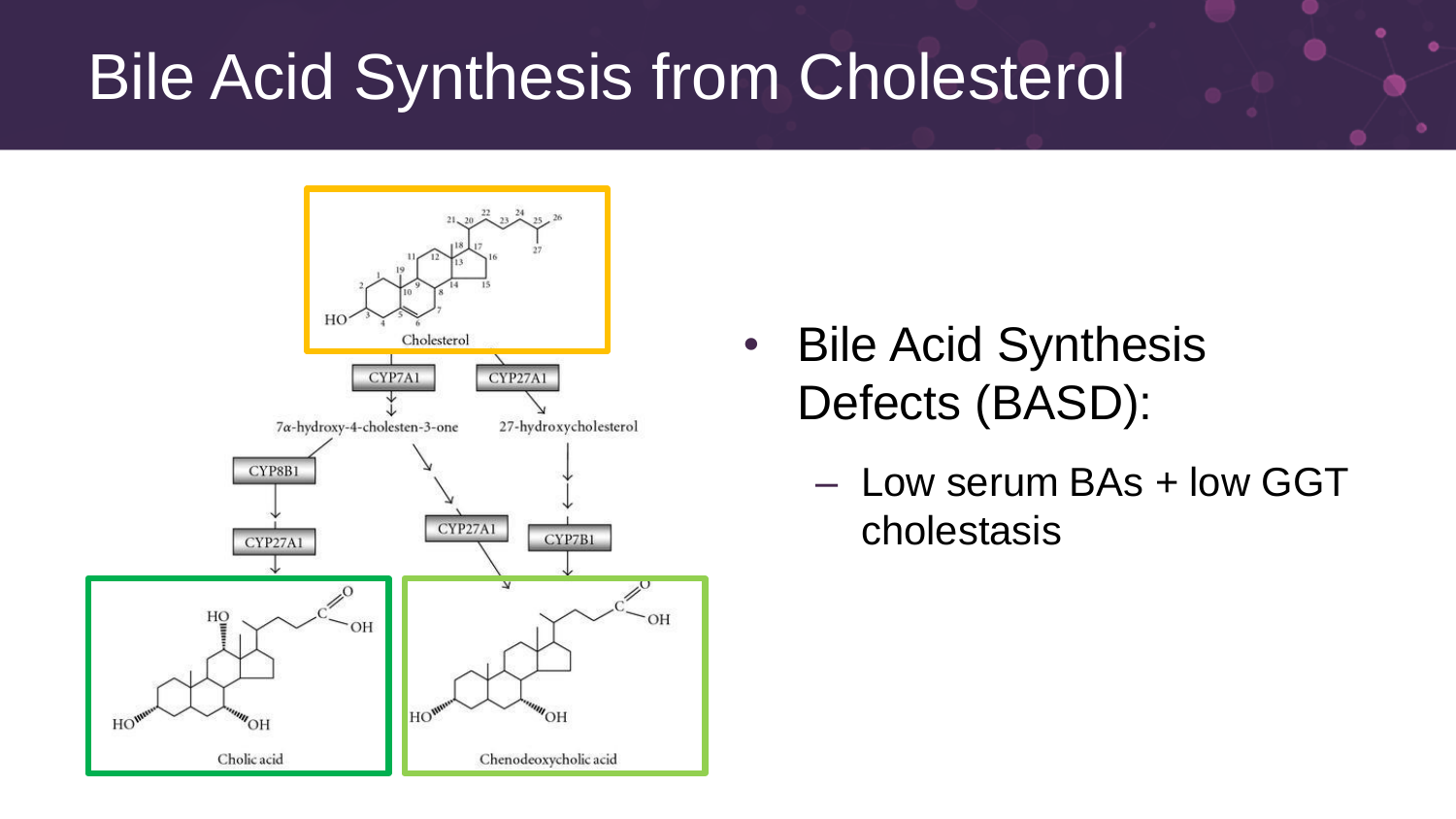## Bile and Canalicular Transporters



- **Progressive Familial Intrahepatic Cholestasis (PFICs)**
	- High serum BAs + low GGT cholestasis

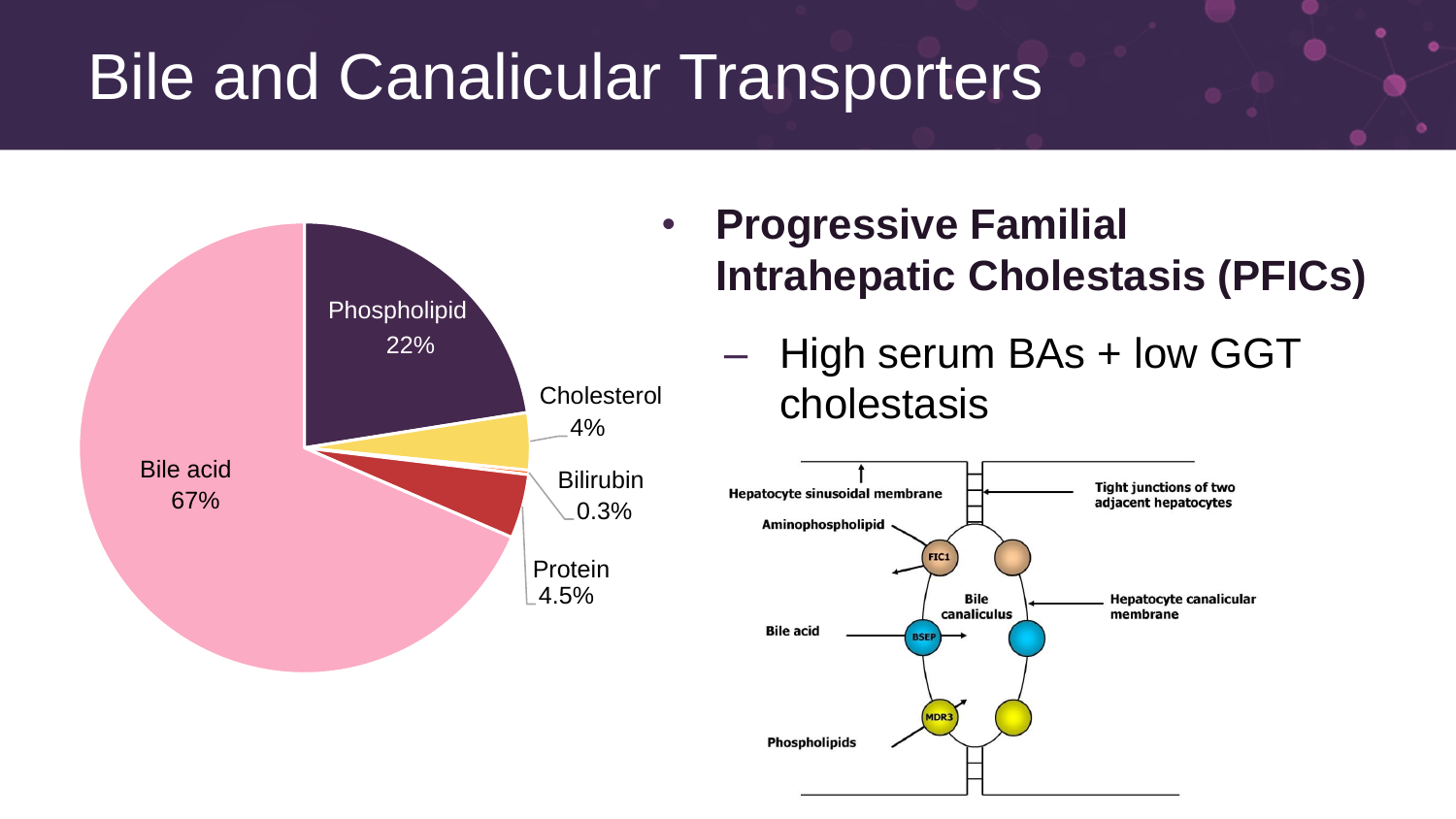# Key Clinical Features

|                                   | PFIC1                                                 | <b>PFIC2</b>  | PFIC <sub>3</sub>         |
|-----------------------------------|-------------------------------------------------------|---------------|---------------------------|
| <b>Feature</b>                    | ATP8B1                                                | ABCB11        | ABCB4                     |
| Direct hyper bilirubinemia        | $Birth-6m$                                            | $Birth-6m$    | Birth – adulthood         |
| <b>GGT</b>                        | <b>LOW</b>                                            | <b>LOW</b>    | <b>HIGH</b>               |
| <b>Earliest time to cirrhosis</b> | Late childhood and<br>adolescence                     | Early infancy | Any age                   |
| <b>Extrahepatic Sx</b>            | Diarrhea, Hearing<br>Loss, Pancreatitis,<br>Pneumonia | <b>NO</b>     | <b>NO</b>                 |
| <b>Pruritus</b>                   | <b>YES</b>                                            | <b>YES</b>    | <b>YES/NO</b>             |
| <b>Cholelithiasis</b>             | <b>NO</b>                                             | <b>YES</b>    | <b>YES</b> (Intrahepatic) |
| <b>Cancer</b>                     | ?                                                     | <b>HCC</b>    | HCC & CCA (teens +)       |

Adapted from: Morotti RA, Suchy FJ, Magid MS, et al. Progressive familial intrahepatic cholestasis (PFIC) type 1, 2, and 3: a review of the liver pathology findings. *Semin Liver Dis*. 2011 Feb;31(1):3–10.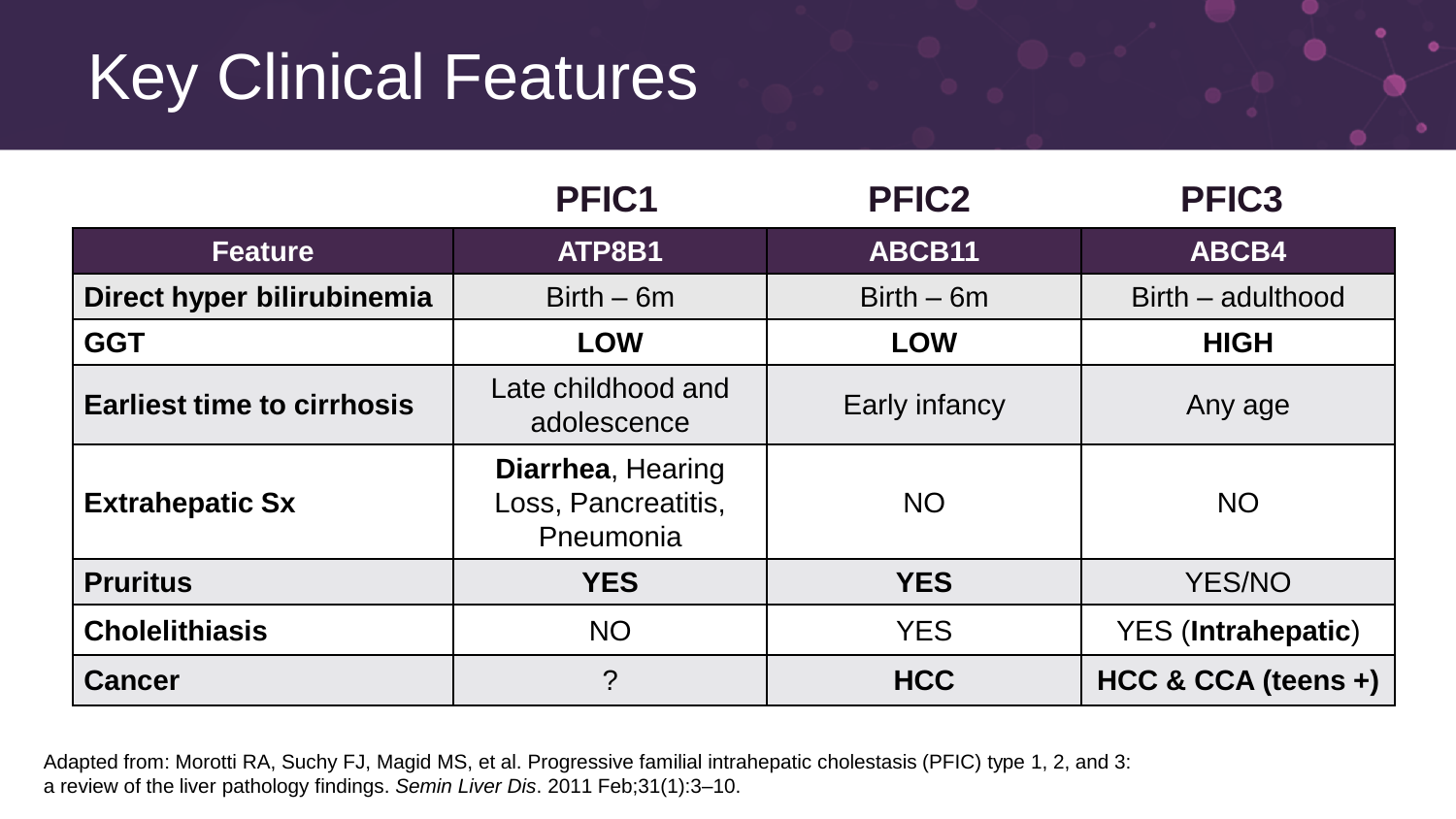# Paucity of the Intrahepatic Bild Ducts

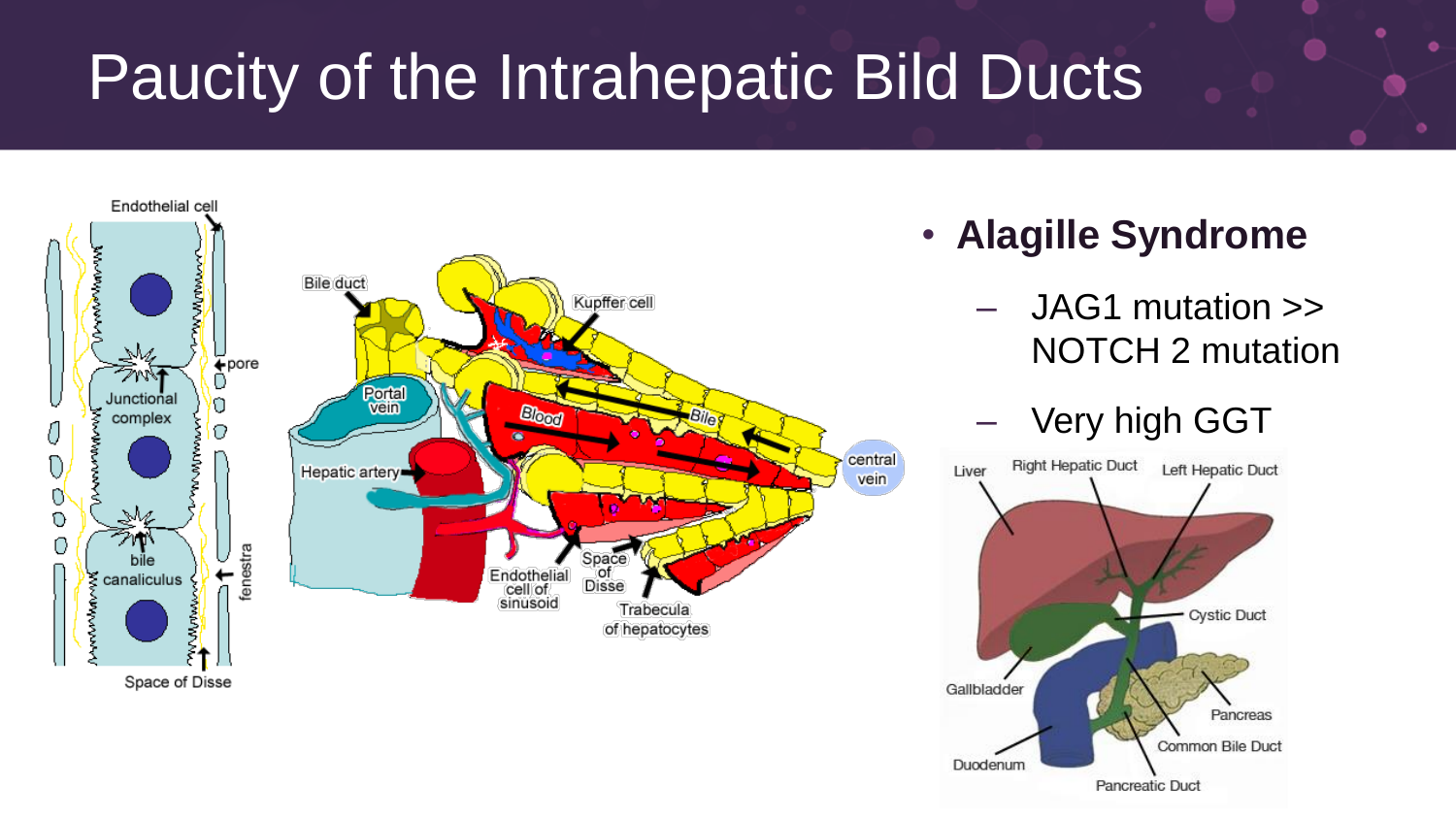# Alagille Syndrome

- Pulmonic stenosis/ TOF
- Aneurysms/ Vascular malformations  $\rightarrow$ Brain MRI/ MRA
- Horseshoe kidneys

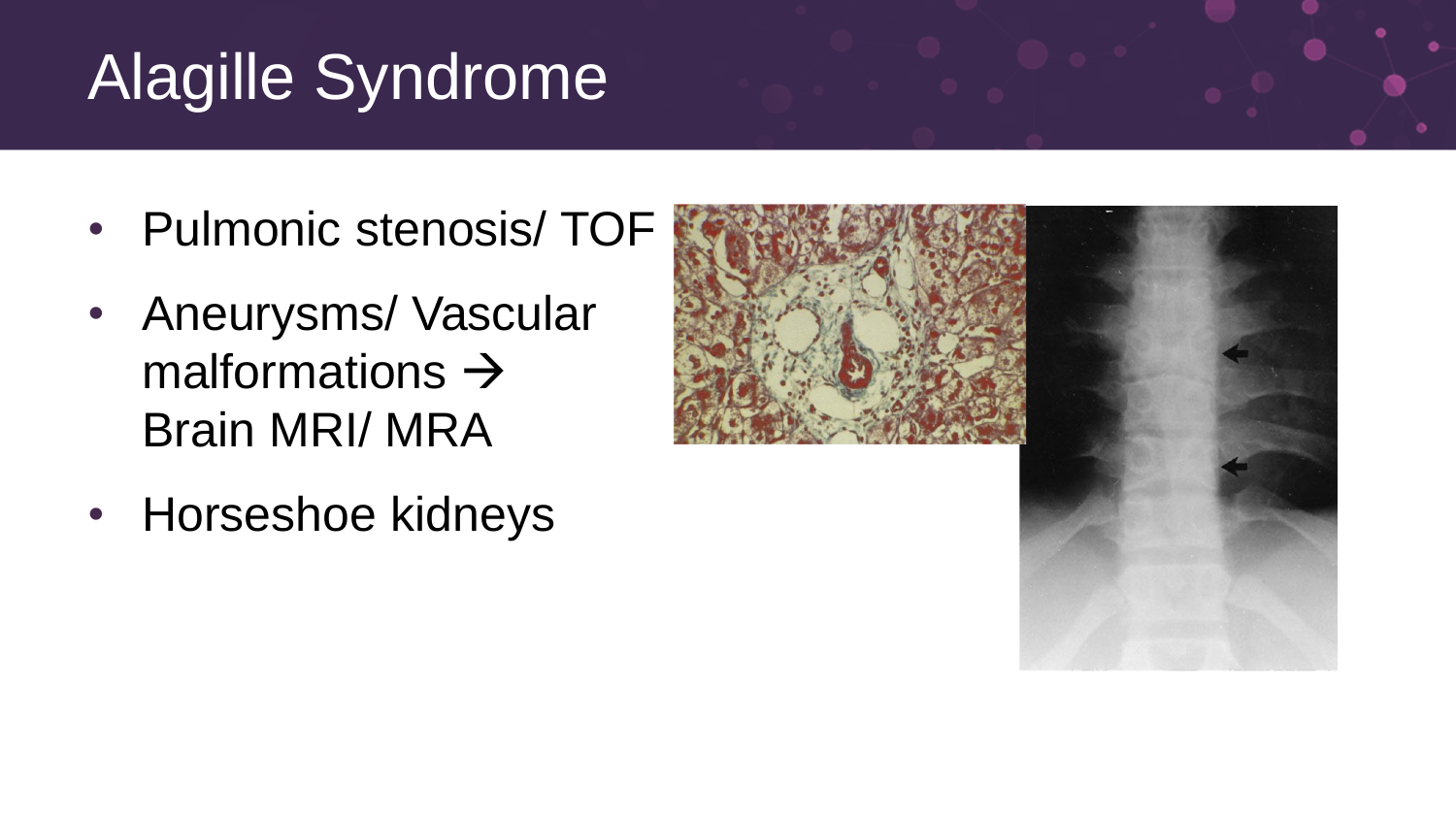### Extrahepatic Biliary Atresia



### **Infant Stool Color Card**

### No. of Booklet : \_\_\_\_\_\_\_\_\_

### Abnormal

![](_page_9_Picture_6.jpeg)

Norma

It is essential to observe your baby's stool color continuously after discharge from a nursery. If the stool color resembles the numbers  $1 - 3$  (white, claycolored, or light yellowish), the possibility on your baby suffering from biliary atresia is higher. Please take this card and your baby to consult a doctor as quickly as possible. Regardless of what the stool color is, please bring this card to your doctor at 30 days of age for health check. If the baby cannot go back for health check, please fill in the number of the color resembling your baby's stool, along with the following blanks, and mail this card to our registry center.

| Name of the baby                               | Birthday |
|------------------------------------------------|----------|
| Name of the mother                             | Tel.     |
| <b>Address</b>                                 |          |
| The hospital or clinic where the baby was borr |          |

immediately. We will provide the related information and help you out.

Fax: 02-2388-1798 ; Tel: 02-2382-0886

**Infant Stool Color Card Registry Center**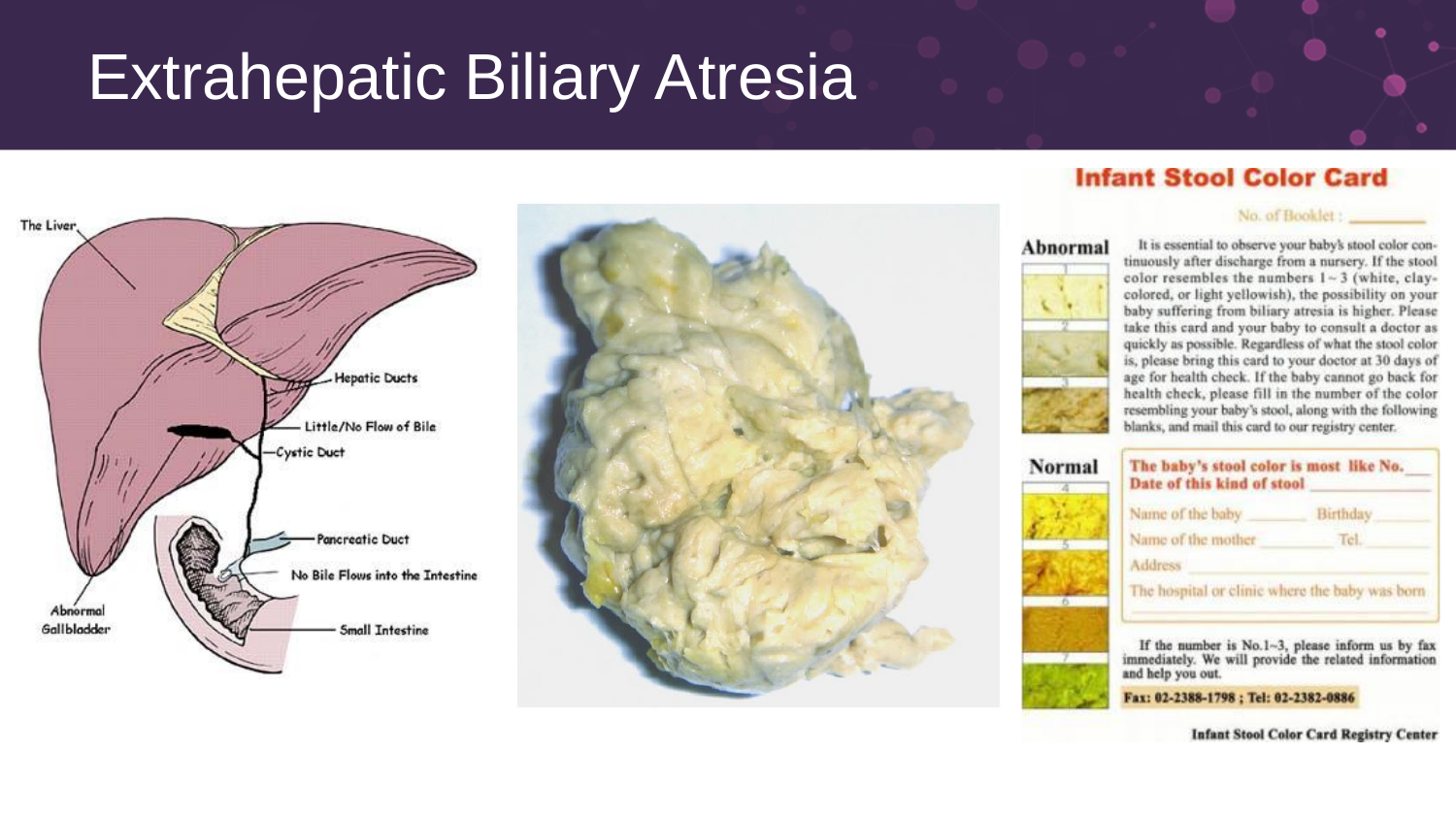### **Neonatal Cholestasis**

### **Extrahepatic Bile Duct Intrahepatic Bile Duct Hepatocytes**

![](_page_10_Picture_2.jpeg)

**Biliary atresia** Choledochal cyst Bile duct hypoplasia Bile duct duplication Agenesis of the extrahep. ducts Choledocholithiasis

Inspissated bile syndrome

### Miscellaneous:

Endocrine: panhypopituitarism, hypothyroidism Gestational Alloimmune Liver Disease (GALD) PN associated cholestasis Sepsis

![](_page_10_Picture_8.jpeg)

Bile duct paucity:

### **Alagille Syndrome**

Non-syndromic Ductal Plate Malformation: Congenital Hepatic Fibrosis Caroli disease ARPKD ADPKD von Meyenburg complexes

Cystic Fibrosis

Neonatal sclerosing cholangitis

![](_page_10_Picture_15.jpeg)

Indeterminant ("Neonatal Hepatitis")

Viral Infection: CMV HSV Rubella, Parvovirus B19 HAV, HBV, Adenovirus, Enterovirus

Bacterial/Parasitic Infection: Gram negative sepsis Syphillis, TB, Listeria

### **Transporter genes:**

### **PFIC1 (FIC1/ATPB1) PFIC2 (BSEP/ABCB11) PFIC3 (MDR3/ABCB4)**

Metabolic/Storage diseases: **Tyrosinemia** Galactosemia Lipid metabolism — Niemann-Pick Bile acid synthesis defect Peroxisomal — Zellweger's Mitochondrial disorders **a1 -antitrypsin deficiency** Lysosomal acid lipase deficiency Drug toxicity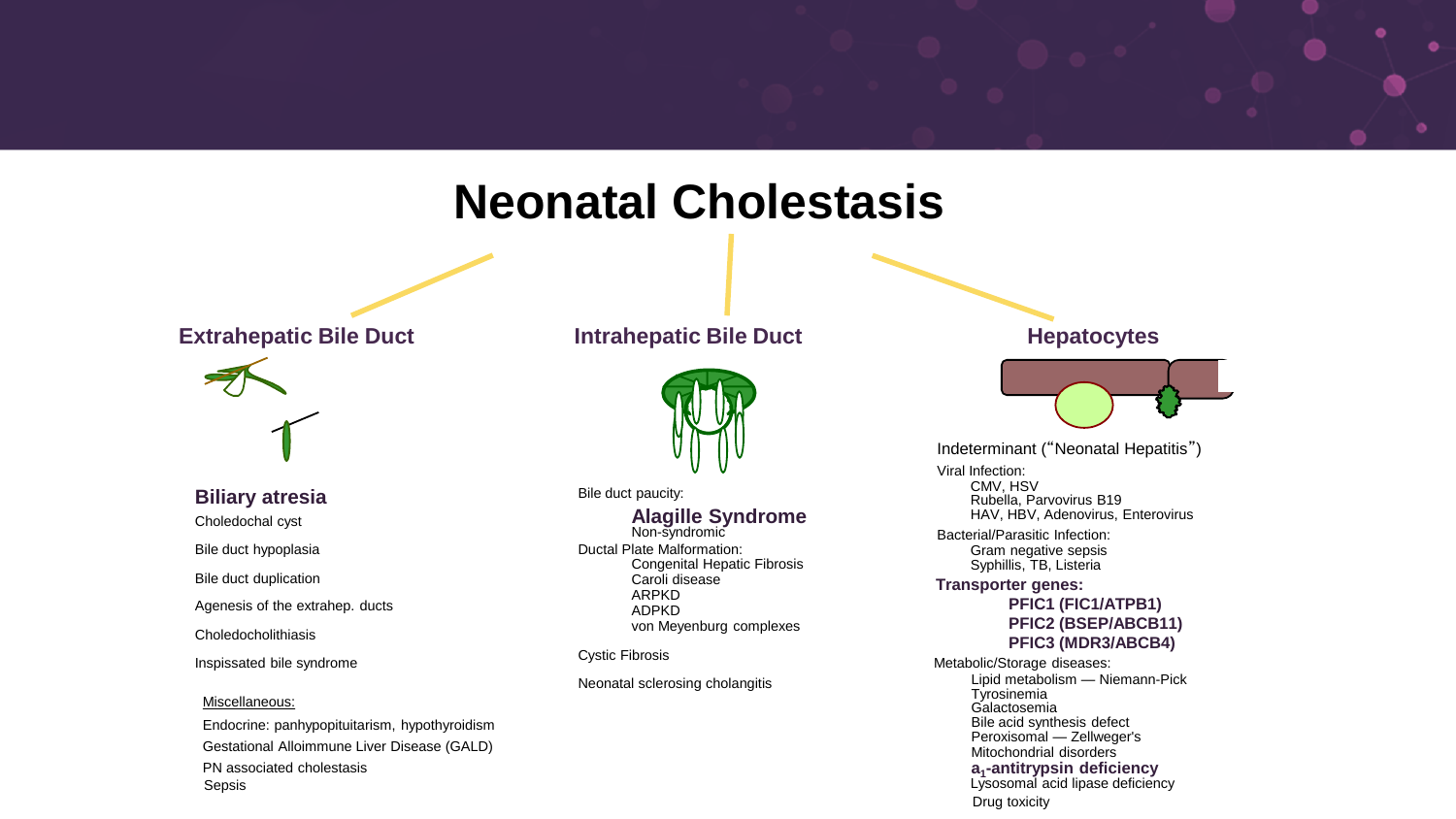### Differential – Neonatal Cholestasis

**2016**

![](_page_11_Figure_2.jpeg)

Image concept courtesy of Dr. Balistreri. © 2016 NASPGHAN Foundation.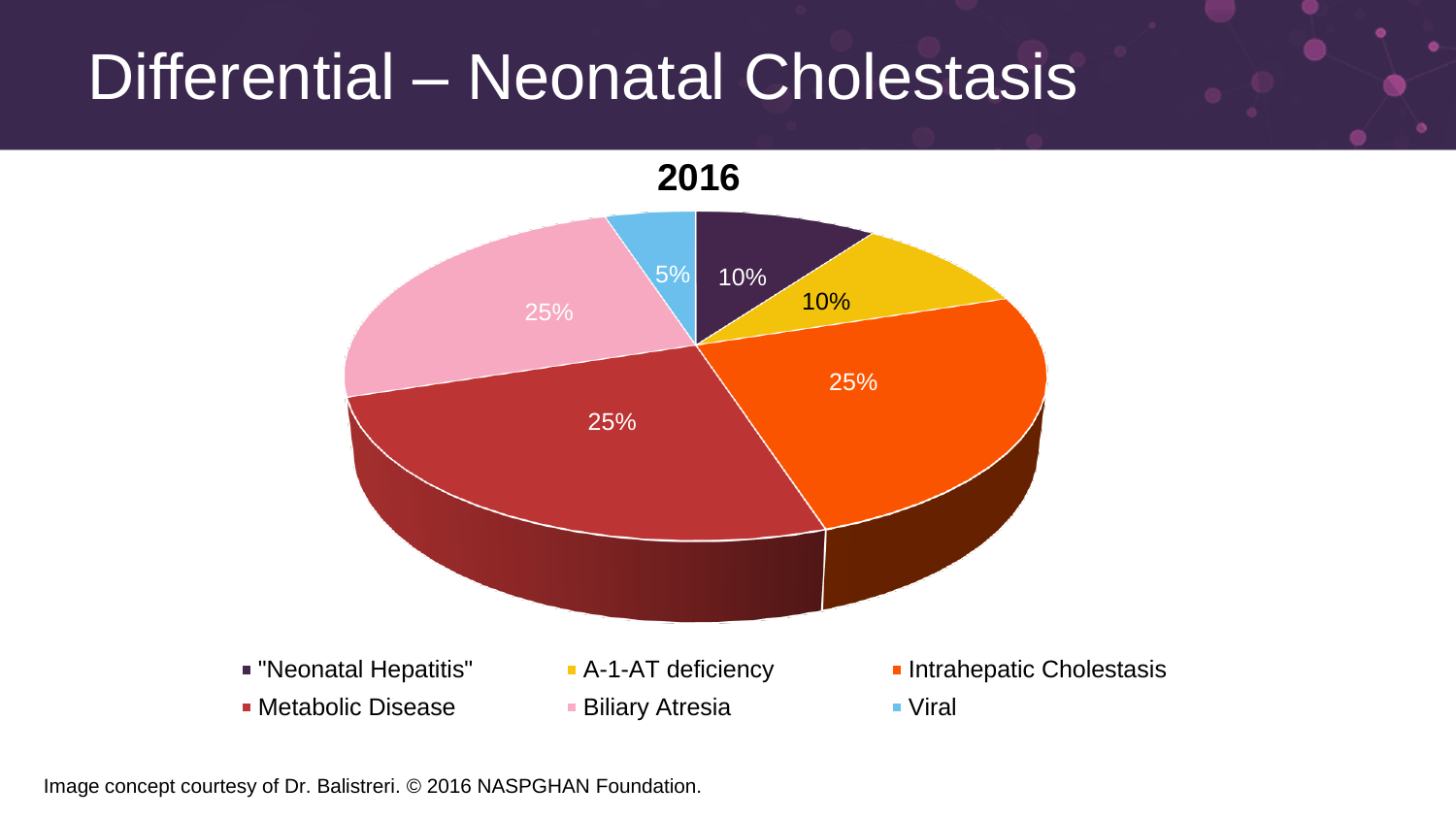### Incidence: ALGS, PFIC, and Biliary Atresia Are Rare Diseases

![](_page_12_Figure_1.jpeg)

1. Childhood Liver Disease Research Network (childrennetwork.org; Accessed October 2020); 2. Kamath BM, et al. *J Pediatr Gastroenterol Nutr.* 2018; **67**:148–156; 3. Jacquemin E. *Clin Res Hepatol Gastro.* 2012; **36**:526–535.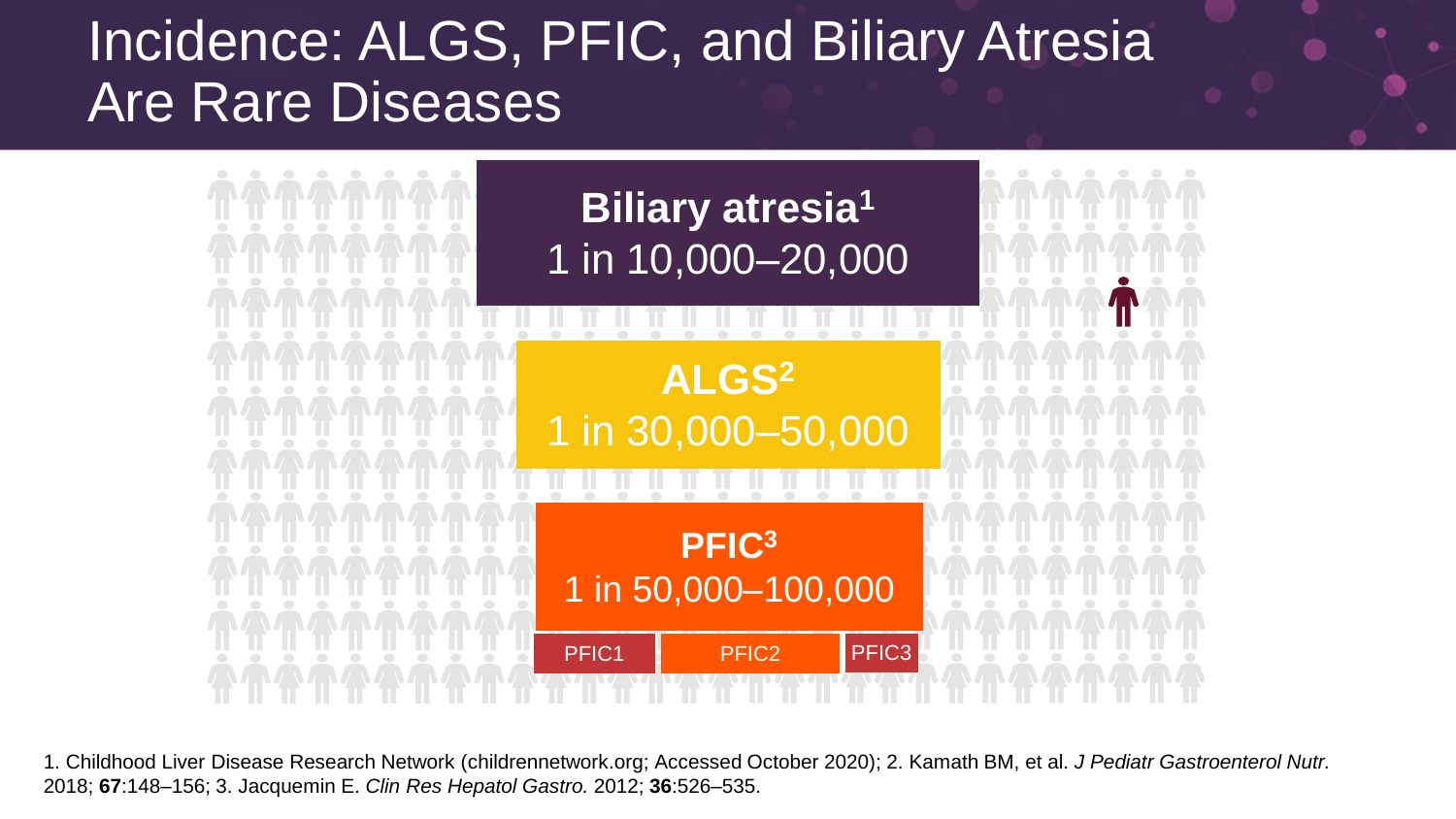# Case Presentation (Continued)

- Had worsening pruritus that was unresponsive to ursodiol and rifampin until age  $3.5 \rightarrow$  PFIC type 1 diagnosis was made based on clinical history.
- He underwent Roux-en-Y partial biliary diversion at age 3.5, which resolved his pruritus.

![](_page_13_Picture_3.jpeg)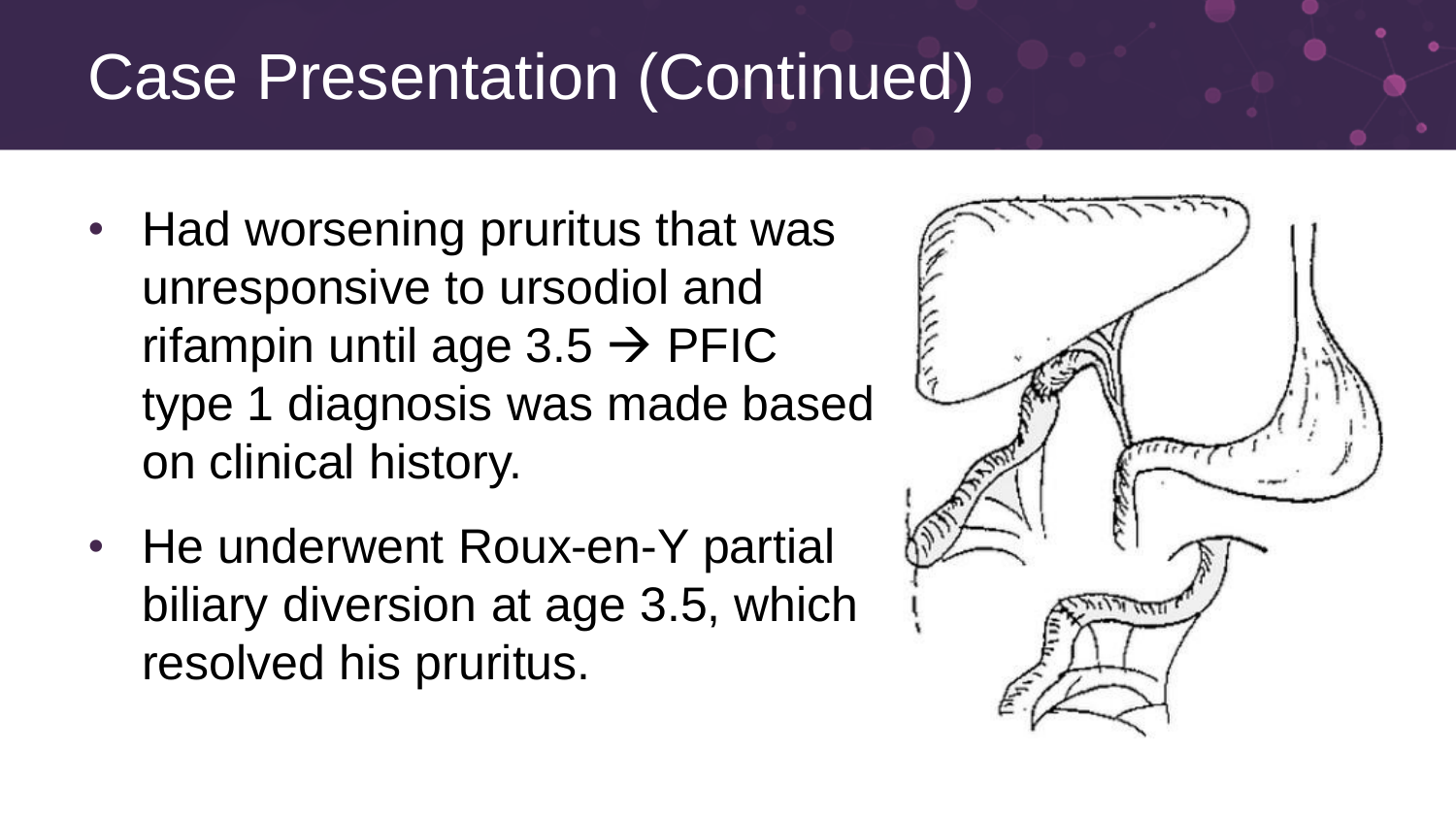![](_page_14_Picture_1.jpeg)

### **CHOLESTASIS GENETIC PANEL:** 77-GENE TESTING PANEL TO HELP IDENTIFY GENETIC **CAUSES OF CHOLESTASIS**

Travere Therapeutics (formerly Retrophin) has partnered with PreventionGenetics to offer a 77-gene cholestasis panel. This resource is provided at no cost to patients, physicians, or payers." It is easy to use and detects an array of potential causes of cholestasis or jaundice, many of which may be life threatening.

The 66-gene cholestasis panel that was performed through EGL Genetics is now being run through PreventionGenetics as a 77-gene panel. This test is still available at no-cost to qualifying patients.

48 hours

### HOW TO ORDER THE CHOLESTASIS GENETIC PANEL

![](_page_14_Picture_6.jpeg)

Create your Order your The kit will be profile collection kit delivered within (US physicians (see options Only) below)

2 COLLECTION KIT OPTIONS

![](_page_14_Picture_9.jpeg)

**SALIVA COLLECTION KIT** 

Send completed

kit back to

PreventionGenetics

Receive results within 2-4 weeks

![](_page_14_Picture_11.jpeg)

www.testcholestasis.com

"Log in for more information on eligibility for waiving the cost of testing. Program may be canceled or changed at any time.

**BLOOD COLLECTION KIT** 

| <b>LOG IN TO ORDER KIT</b>             |  |
|----------------------------------------|--|
| Username:                              |  |
| Password:                              |  |
| □ Next time log me in automatically.   |  |
| <b>LOG IN</b><br>Forgot your password? |  |
| <b>CREATE NEW ACCOUNT</b>              |  |
| (US physicians Only)                   |  |
| Username:                              |  |
| Password:                              |  |
| Confirm password:                      |  |
| <b>CREATE ACCOUNT</b>                  |  |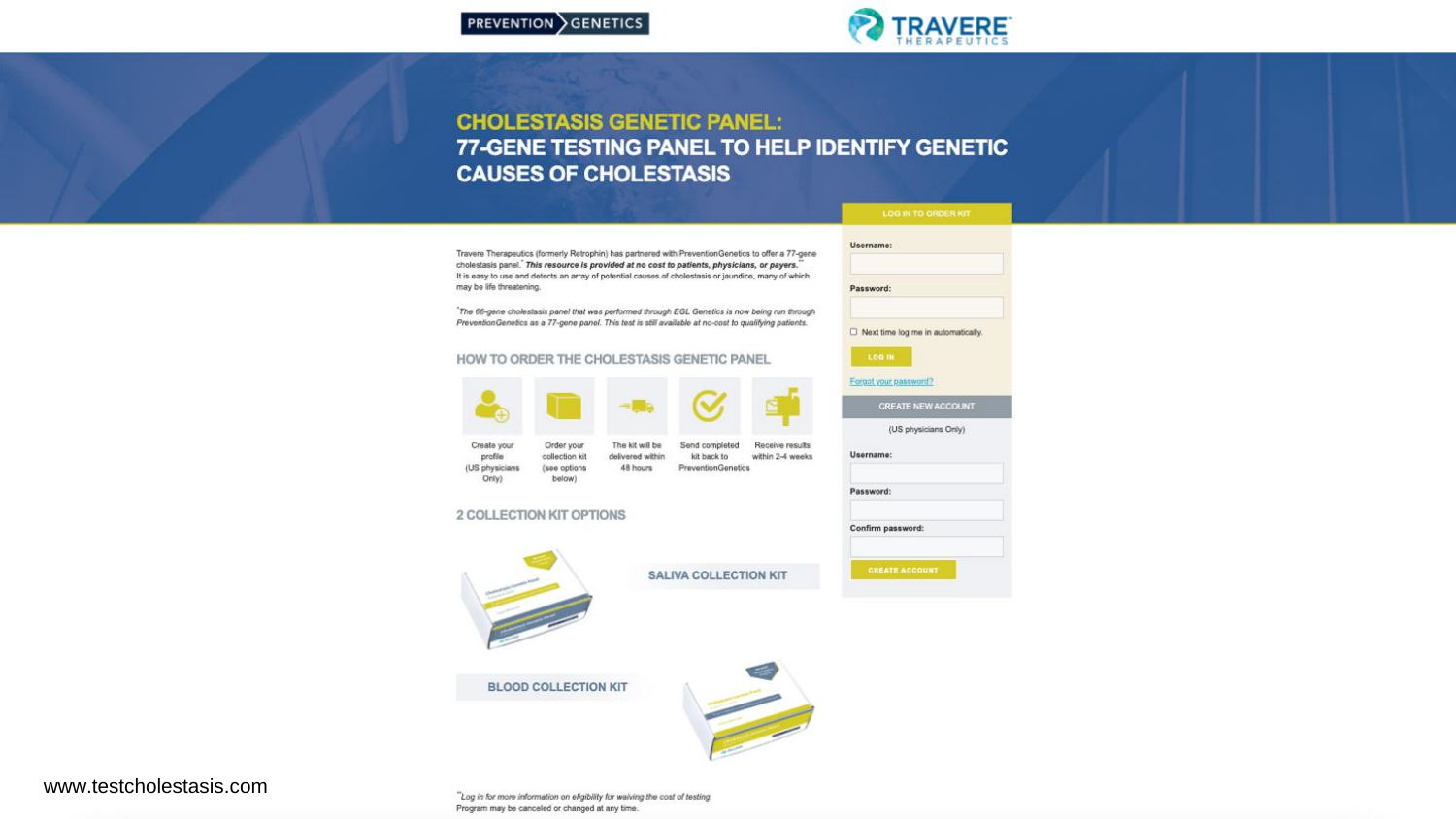## Case Presentation (Continued)

- The patient maintained appropriate growth and development until age 12  $\rightarrow$  Acute onset of neurologic symptoms:
	- Regression of speech, loss of fine and gross motor milestones, cerebellar ataxia, severe dysarthria, slow speech, and concern for vision loss.
- Magnetic resonance imaging of his brain and 24-hour video electroencephalogram were normal.

**Neurologic findings were all attributed to severe vitamin E deficiency, as levels were undetectable**